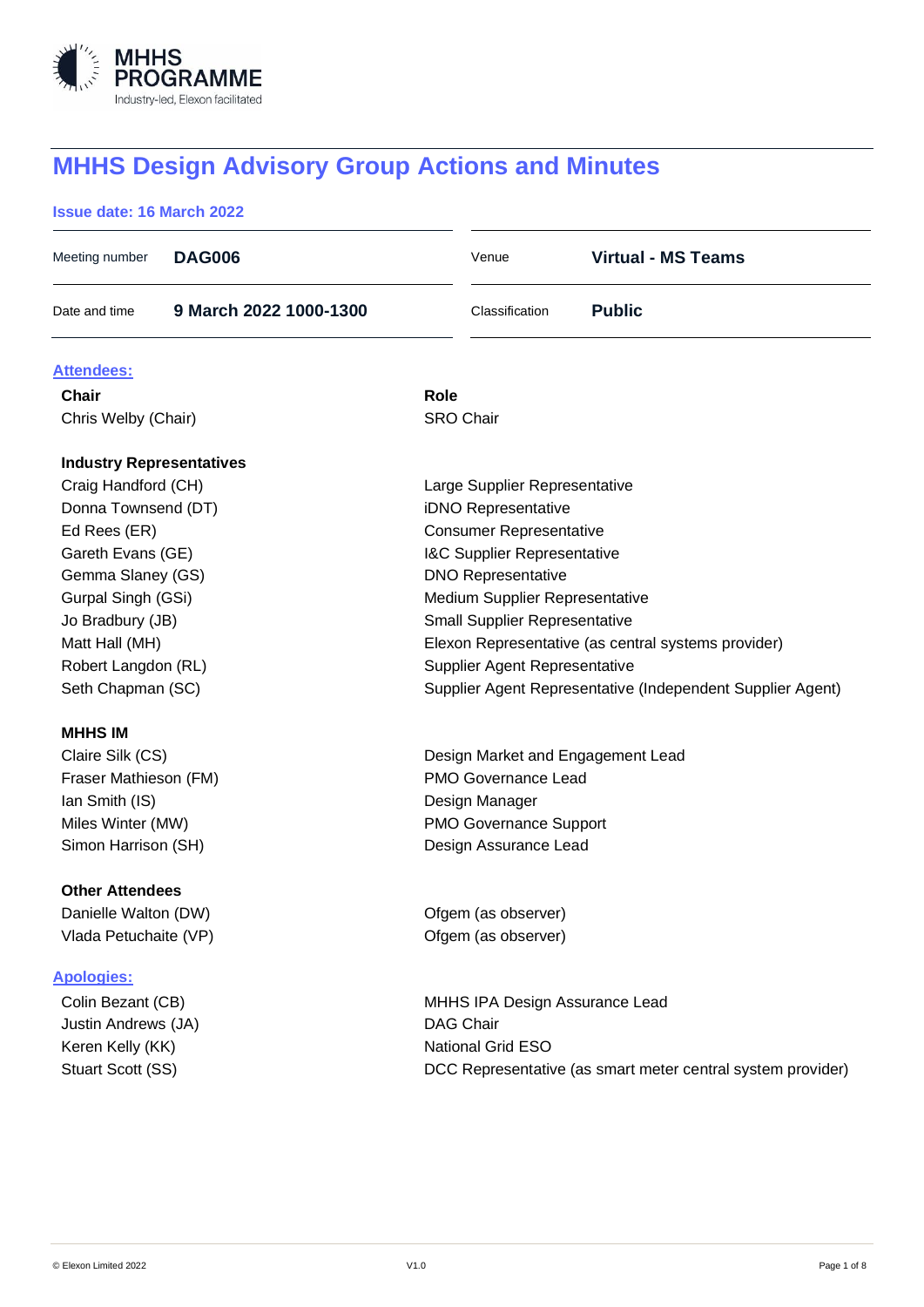**Actions**

| Area                                       | Action<br>Ref | Action                                                                                                                                                                                                                                                                                                             | Owner                    | Due Date | Update                                                                                                                                                                                                |
|--------------------------------------------|---------------|--------------------------------------------------------------------------------------------------------------------------------------------------------------------------------------------------------------------------------------------------------------------------------------------------------------------|--------------------------|----------|-------------------------------------------------------------------------------------------------------------------------------------------------------------------------------------------------------|
| Governance<br>Group<br>Updates             | DAG06-<br>01  | Review alignment between related<br><b>MPAN modifications and design</b><br>subgroup                                                                                                                                                                                                                               | Programme<br>(lan Smith) | 13/04/22 |                                                                                                                                                                                                       |
|                                            | DAG06-<br>02  | <b>Publish draft Change Control Process</b><br>to DAG members                                                                                                                                                                                                                                                      | <b>PMO</b>               | 10/03/22 | Draft Change<br><b>Control Process</b><br>can be viewed<br>within the<br>Governance<br>Framework v2.4<br>document<br>published with<br>the PSG 02<br>March 2022<br>meeting papers.<br>Available here. |
| <b>DAG ToR</b><br>Updates                  | DAG06-<br>03  | <b>Consider updating DAG ToR to explain</b><br>approach to deviation from design<br>principles where necessary (e.g.<br>conflicting principles or other agreed<br>deviations) and consider how the<br>rationale behind such decisions would<br>be documented (e.g. within log<br>appended to ToR, or other method) | Programme<br>(lan Smith) | 13/04/22 |                                                                                                                                                                                                       |
| Level playing<br>field design<br>principle | DAG06-<br>04  | <b>Review SEC MP162 to ensure</b><br>alignment with MHHS design                                                                                                                                                                                                                                                    | Programme<br>(lan Smith) | 13/04/22 |                                                                                                                                                                                                       |
|                                            | DAG06-<br>05  | Programme to consider whether<br>attendance at SEC MP162 working<br>group is required                                                                                                                                                                                                                              | Programme<br>(lan Smith) | 13/04/22 |                                                                                                                                                                                                       |
|                                            | DAG06-<br>06  | Programme to check if response<br>provided to second consultation on<br>SEC-MP-162 and provide update to<br><b>DAG</b>                                                                                                                                                                                             | Programme<br>(lan Smith) | 13/04/22 |                                                                                                                                                                                                       |
| Design<br>Principles                       | DAG06-<br>07  | Circulate updated design principles<br>and include updated level playing field                                                                                                                                                                                                                                     | Programme<br>(lan Smith) | 13/04/22 |                                                                                                                                                                                                       |
|                                            | DAG06-<br>08  | Draft customer principle and return to<br>group with update                                                                                                                                                                                                                                                        | Craig<br>Handford        | 13/04/22 |                                                                                                                                                                                                       |
|                                            | DAG06-<br>09  | <b>Update Design Principle 8 to reference</b><br>all relevant industry codes                                                                                                                                                                                                                                       | Programme<br>(lan Smith) | 13/04/22 |                                                                                                                                                                                                       |
| Integrations<br>Platform<br>Decisions      | DAG06-<br>10  | Provide cost implications of Option 1<br>relating to primary and secondary<br>requirements within the technical<br>addressing options, provide to PMO                                                                                                                                                              | <b>DAG</b><br>members    | 13/04/22 |                                                                                                                                                                                                       |
|                                            | DAG06-<br>11  | Produce rough order of magnitude<br>(ROM) comparison for Options 1, 2 and<br>3 of the primary and secondary<br>requirements within the technical<br>addressing options for consideration<br>by DAG                                                                                                                 | Programme<br>(lan Smith) | 13/04/22 |                                                                                                                                                                                                       |
| Level 4<br>Working<br>Group<br>Updates     | DAG06-<br>12  | Review the design artefact subtotals<br>and update where necessary                                                                                                                                                                                                                                                 | Programme<br>(lan Smith) | 13/04/22 |                                                                                                                                                                                                       |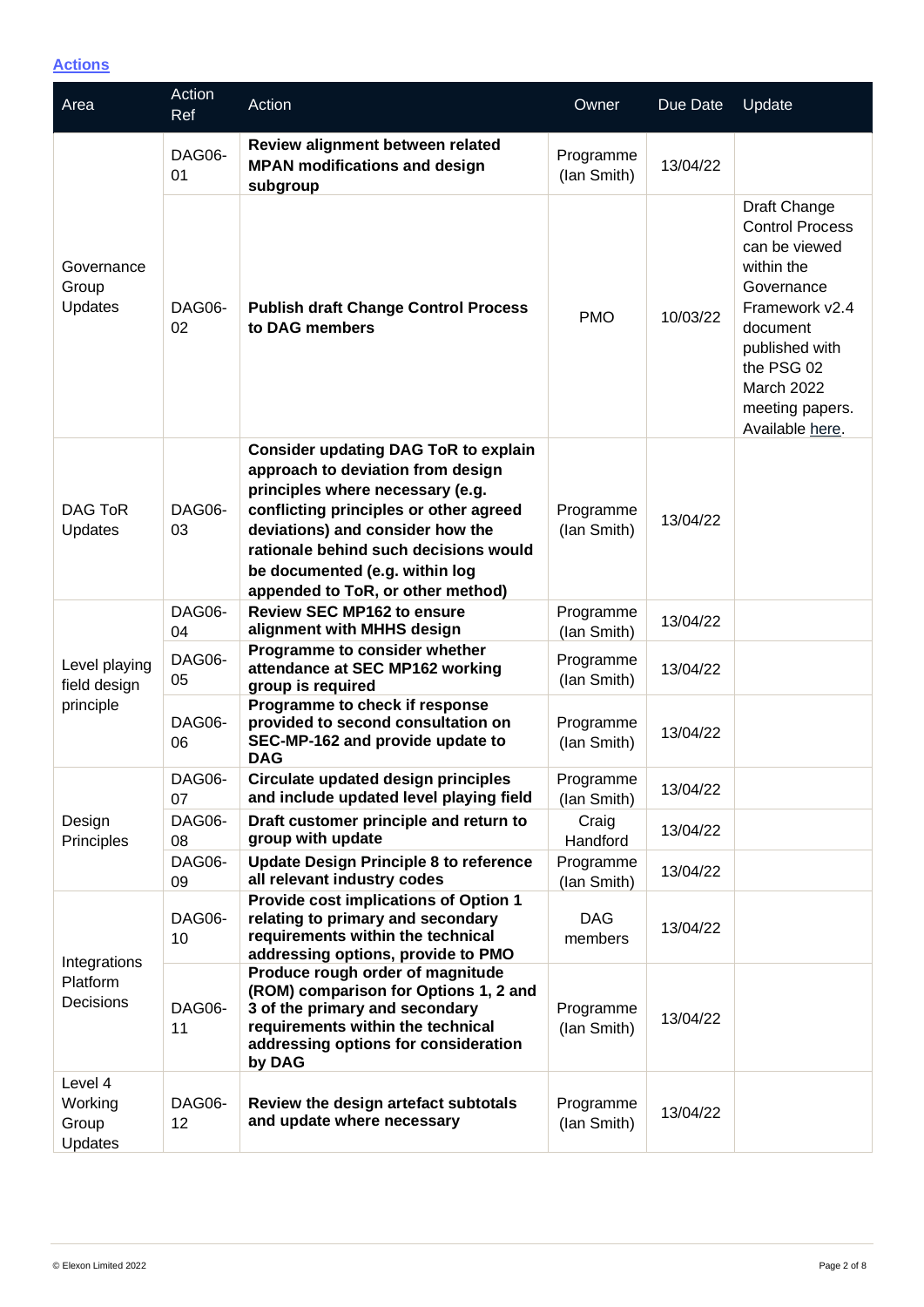# **Decisions**

| <b>Area</b>                        | Dec Ref   | <b>Decision</b>                                              |
|------------------------------------|-----------|--------------------------------------------------------------|
| Minutes and<br>Actions             | DAG-DEC12 | Minutes of DAG meeting held 09 February 2022 approved        |
| Integrations<br>platform Decisions | DAG-DEC13 | Addressing decision in principle, subject to ROMs on Options |

# **RAID items discussed/raised**

| RAID area | <b>Description</b> |
|-----------|--------------------|
| None      |                    |

#### **Minutes**

## **1. Welcome and introduction**

The Chair welcomed attendees to the meeting and provided an overview of the agenda.

#### **2. Minutes and actions**

The Chair requested comments on the minutes of the DAG meeting held 09 February 2022. No comments were received, and the minutes approved as final.

#### **DECISION DAG-DEC12: Minutes of DAG meeting held 09 February 2022 approved**

FM provided an overview of the outstanding actions and latest updates. No objections or queries were received regarding the actions that are proposed to be closed. Action DAG04-05 agreed verbally during the meeting to be closed.

No comments or questions received.

## **3. Governance Group Updates**

FM introduced this new standing agenda item which is aimed at assisting visibility between the level 2 and level 3 MHHS Programme governance groups. These groups include the Programme Steering Group (PSG), the Cross Code Advisory Group (CCAG), and the Testing Advisory Group (TAG).

## **PSG**

FM highlighted updates from the PSG, including the following:

- The Independent Performance Assurance (IPA) provider is now mobilised and will commence attendance at MHHS governance meetings.
- An extraordinary PSG will be held 11 March 2022 to discuss prospective Programme Change Requests to move the M5 milestone relating to the publication of the detailed design baseline.
- Updates to the MHHS Programme Governance Framework were approved.
- The MHHS Programme Change Control Process has been updated and will be published to all Programme Participants (PPs) in due course.

CH asked for clarification on when the prospective change requests seek to move M5 to and whether this was already approved, noting the design timelines are already stating June as the earliest date for publication of the detailed design baseline. The Chair clarified the programme plan timelines have not yet changed and currently the anticipated delivery of M5 would be 'late' compared with the plan. The change requests being considered would explain the reasons for rebaselining this milestone and, subject to impact assessment and approval, change the plan dates such that the milestone is on time according to the plan.

#### **CCAG**

FM then provided updates from the CCAG noting this group is looking at how changes to industry codes emanating from MHHS implementation are orchestrated. FM highlighted the group are currently discussing the timelines for code drafting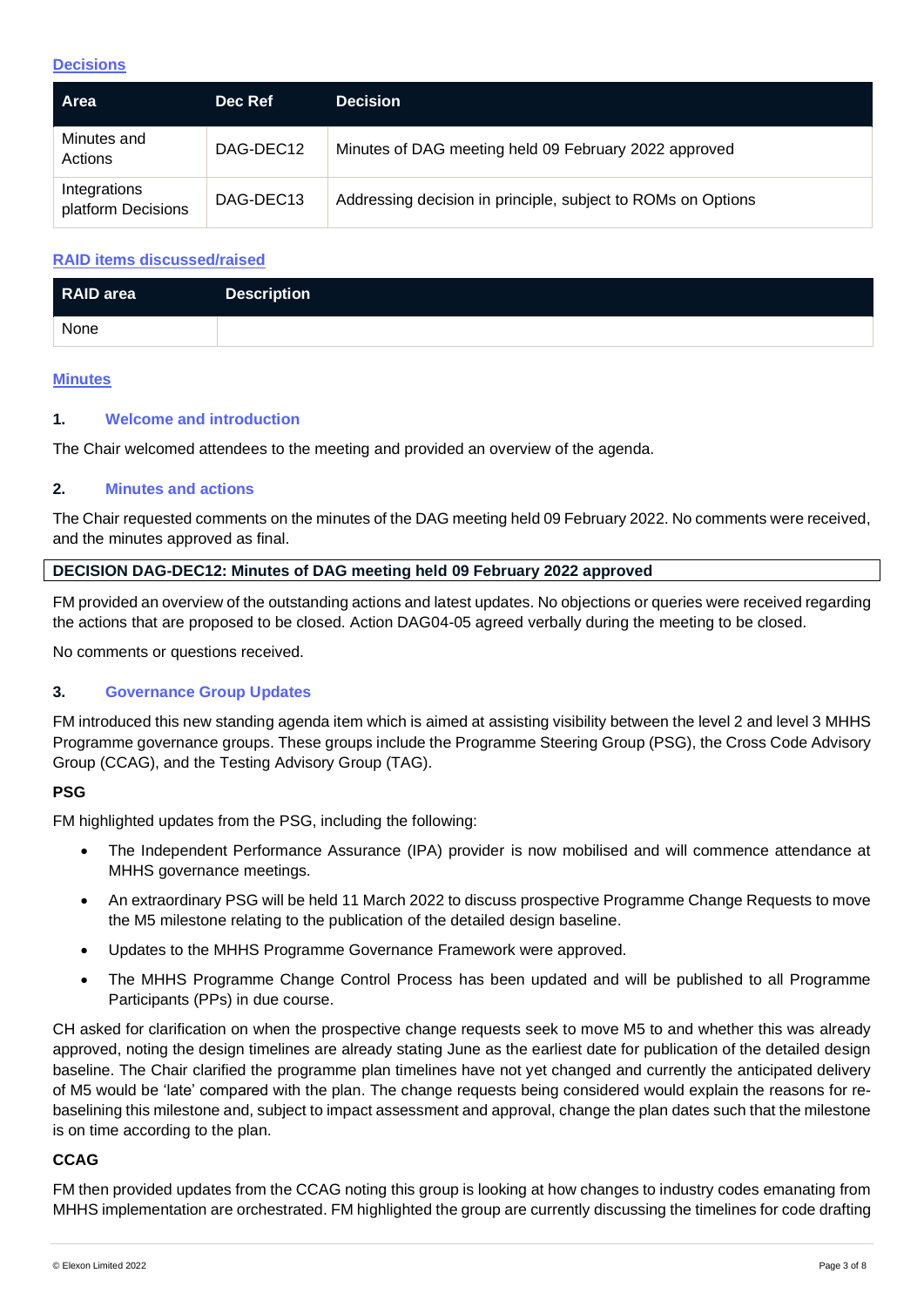and implementation, and that Ofgem are likely to seek to direct implementation using Smart Meters Act Powers (SMAP). CCAG are also planning to raise a Change Request to move the M6 milestone relating to the delivery of code change drafting, in response to the likely movement of the M5 milestone. FM explained, the deliverables under M6 are likely to be enhanced as a part of this prospective Change Request.

CH highlighted a paper on related MPANs discussed at CCAG, and asked how the design workstream would discuss this, noting the paper is contrary to the current position of Large Suppliers regarding Radio Teleswitch (RTS). CH expressed the need to ensure the design and associated code changes work hand-in-hand to ensure the correct sequencing of the MHHS changes. IS replied this is something being considered by the Design Team and was discussed at a design subgroup this week.

## **ACTION DAG06-01: IS to review alignment between related MPAN modifications and design subgroup**

SC queried whether the updated programme Change Control Process would be published to PPs once approved. The Chair confirmed any changes to the process would require Ofgem approval and would be published to all PPs once approved. In the meantime, the Chair highlighted the existing change process will be utilised. SC requested the draft process is shared with DAG.

# **ACTION DAG06-02: PMO to publish draft Change Control Process to DAG members**

# **TAG**

FM then provided updates from TAG, highlighting this group will soon become the Testing and Migration Advisory Group (TMAG). The group is currently developing the end-to-end testing strategy and has mobilised the Data Working Group (DWG) to develop the Test Data Strategy that will define how data to be used in testing will be generated, managed, and maintained. The DWG will be held on the second Thursday of each month and the next meeting is 07 April 2022. The group is open to all and parties should contact [PMO@mhhsporgramme.co.uk](mailto:PMO@mhhsporgramme.co.uk) for further information.

GE enquired whether there were supplier representatives at TAG yet to which the Chair confirmed there is not.

# **4. DAG ToR Updates**

The Chair provided an overview of updates made to the DAG ToR and invited comments or queries.

RL asked whether a design recommendation which did not align with the design principles would be rejected outright. IS responded the principles should act as a guide and if there was a recommendation that deviated from these principles it should be considered and not dismissed. An example would be where there are contending design principles requiring discussion. RL suggested the DAG ToR should reflect this. GS agreed, noting the current ToR wording may not allow for such nuances.

**ACTION DAG06-03: IS to consider updating DAG ToR to explain approach to deviation from design principles where necessary (e.g. conflicting principles or other agreed deviations) and consider how the rationale behind such decisions would be documented (e.g. within log appended to ToR, or other method)**

# **5. Level playing field design principle**

The Chair reiterated the principle and confirmed there is an extraordinary DAG meeting on the 17 March at 10am to discuss how the principle is enacted. It was highlighted that Smart Energy Code (SEC) Modification Proposal (MP) 162 is most relevant to how the principle will be delivered.

CH suggested the programme needs to ensure the decision made for SEC MP162 is aligned with the proposed design for MHHS. IS noted the Design team are working closely on this to ensure alignment and identify any design impacts, via the design working groups and CCAG.

# **ACTION DAG06-04: IS to review SEC MP162 to ensure alignment with MHHS design**

RL requested clarification on whether the principle had been agreed in principle by DAG and the issue here is just how it is enacted. IS confirmed yes and the next steps were to ensure it is properly enacted in code.

GS voiced concern over the alignment of the design principle and the wording of SEC MP162. IS replied DAG were comfortable with the proposed wording of SEC MP162 during impacts assessment. GS asked if the Target Response Times (TRTs) in SEC MP162 will be mandatory for suppliers. IS suggested this will be discussed at the extraordinary DAG meeting on 17 March 2022, and the Programme are comfortable with the principle, noting detailed business rules are still required. There is a risk if the conversations in DAG arrived at a systemic mechanism for enacting the principle, it may require change to the system/process originally subject of the impact assessment.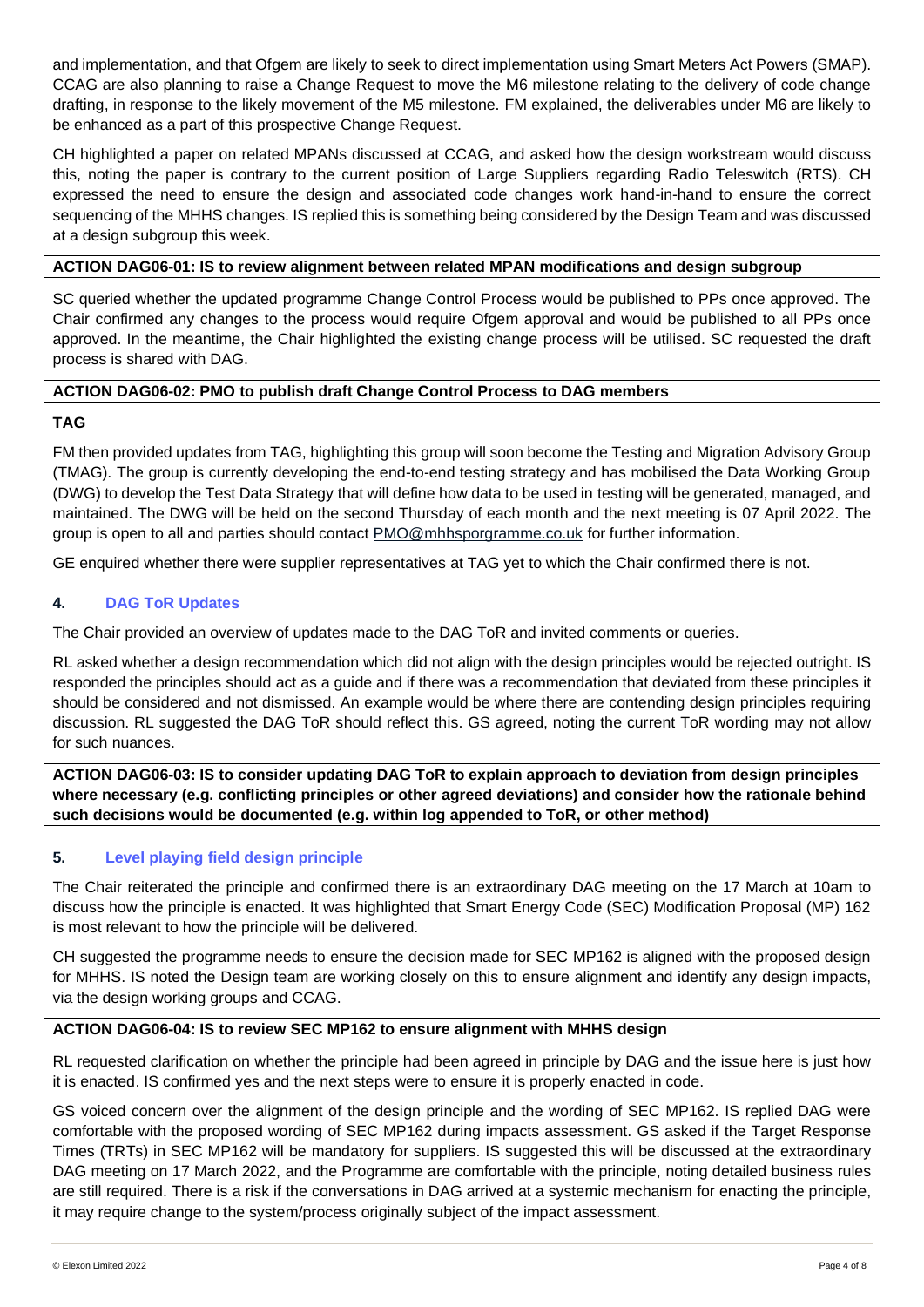GS asked whether the MHHS Programme would be attending the relevant SEC working group discussions on SEC MP162. IS confirmed the expectation is this would be the case, particularly in understanding volumetric discussions and how this will impact the programmes functional requirements.

#### **ACTION DAG06-05: Programme to consider whether attendance at SEC MP162 working group is required**

SC asked if the Programme had responded to the second consultation on SEC MP162. IS agreed to check this and provide an update to CCAG.

**ACTION DAG06-06: Programme to check if response provided to second consultation on SEC-MP-162 and provide update to DAG**

#### **6. Design Principles**

IS introduced minor clarifications and amendments to principles agreed at DAG on 23 February 2022. IS asked whether the group were comfortable with the proposed changes. SC supported the changes but noted the updated level playing field design principle was yet to be included. IS committed to updating this.

### **ACTION DAG06-07: IS to circulate updated design principles and include updated level playing field**

CH noted customers are not mentioned in the design principles and it was important to ensure customers are at the forefront of the principles underpinning design. The Chair asked the group for views on how customers could be included. CH offered to draft a principle to include this. GE agreed this was a prudent suggestion and requested all customer types are captured in this including both domestic and non-domestic customers.

#### **ACTION DAG06-08: CH to draft customer principle and return to group with update**

RL asked for an explanation of principle three, and whether addressing and routing should be separated. IS responded this principle was not intended to address any nuances of the difference between addressing and routing but rather to highlight that both are not considered business rules. RL accepted this but cautioned around the perception design principles may be amended to make decisions easier in future.

GS asked if the wording contained in the slides, *"It should be noted that these principles should be adhered to wherever possible, this does not rule out instances where DAG may deviate from these where sufficient justification exists to deliver the core elements of the solution."* could be placed in the DAG ToR as a footnote as a resolution to Action DAG06-03. IS agreed to look at this.

ER requested inclusion of a principle around customer experience and asked about scope for future changes to design principles as new use cases emerge within the design. IS confirmed the Programme is mindful of this and the design principles may evolve over time, with DAG able to consider additional use cases in the future as they arise. DAG members can put forward future design principles if they wish.

GSi asked for clarity on consequential code changes and where these would be discussed. IS confirmed the Consequential Change Impact Assessment Group (CCIAG) would be the likely place for these discussions and would be mobilised when required. The DAG noted potential difficulty in defining consequential change and this requires input from industry parties at groups like the CCIAG. GSi asked if this should be recognised within the design principles. IS responded the scope of consequential changes is not fully known at present, and the principles are likely to evolve over time, and as such DAG may choose to add this. GSi believed it would be pertinent to include this within the design principles, though noted the specific wording would require further consideration.

## **7. Technical Assumptions**

IS introduced the Technical Assumptions clarifications that had arisen from the previous DAG, explaining the changes are minor. No comments were received.

## **8. Integrations Platform Decisions**

IS introduced the issue for decision, outlining the problem as per the slide, as well as the Options for consideration by DAG. IS talked through the further information slides and invited questions on these.

CH asked if Option 2 is effectively mirroring data already available on the registration system and is mirroring that on a different data store? IS confirmed yes because the flows containing those appointments flow through the Data Integration Platform (DiP) and so can interrogate those flows to retrieve that data.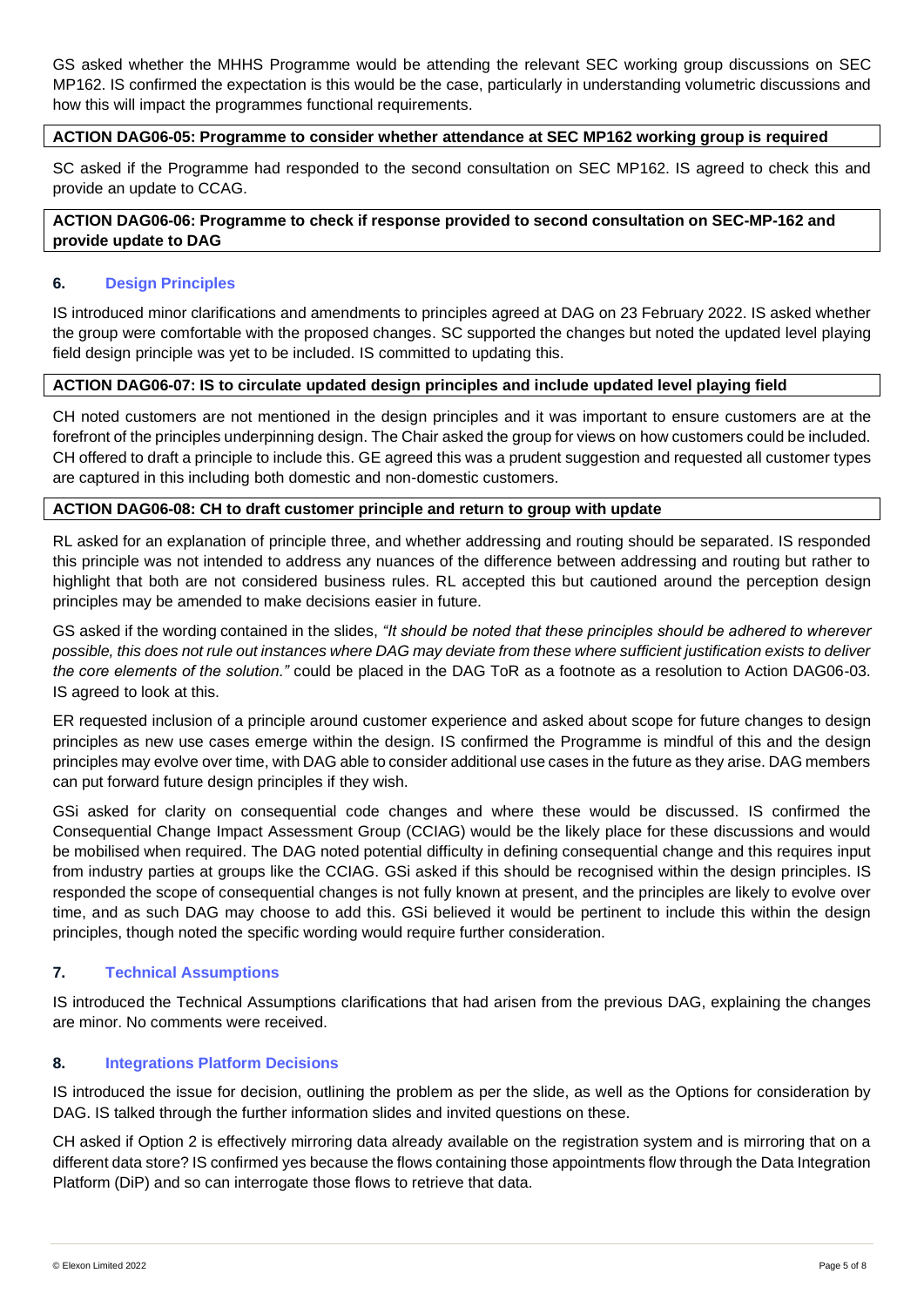SC asked if there are any non-appointed parties who may need to call that data? IS explained there is a category of messaging where there are no constraints on calling that data. If a party is permissioned to view half-hourly data, then they may do so. The challenge is how to restrict this data within the streams. In the future, the capability would exist to add a new role where you had an MPAN level look up but for that new role there would need to be a way to communicate the party level role to the system. SC suggested this aligns better to Option 2 then. IS agreed and noted if it was a lower volume then Option 3 might be preferred, but given volume size here Option 2 is recommended.

IS confirmed the Option 3 approach would result in a very high volume of API calls per day. This option has been reviewed within the Technical Design Working Group a number of times.

IS talked through the advantages and disadvantages of each Option as per the slide.

SC suggested Option 1 doesn't follow AWG principles. IS responded this was what the wording clarification around what 'business logic' constituted is what lent itself to this point.

CH asked about cost. Is there any variation in cost of these Options? Data storage, ongoing maintenance, and how these impacts the Options? IS suggested when this goes to RFP this would be more certain. There would be cost implications to the DiP for Option 2, but it simplifies participant systems as participants won't need to maintain a view of the secondary parties for that approach. This centralises the complexity of the systems rather than pushing those costs out to the parties themselves.

CH asked how Programme Participants establish a single version of the truth, e.g. if a flow gets rejected by the DiP, and how do Programme Participants manage this so there aren't two sets of conflicting data? IS confirmed the registration service would be what was adhered to here. Industry would take data directly from the 'Master' registration service.

RL asked if the existing flows of DTN are still going, so would there still be a need to address flows in that manner? Would there be a duplication of effort if flows continue to have to be addressed? IS said you don't have the same secondary addressing issues with dataflows as you would with the DiP. It doesn't entirely remove the requirements for the recipient to be addressed but means additional parties who want to subscribe to that data can do so. RL asks if this could be made a bit more clear, as current wording suggests the sender wouldn't be doing any addressing. IS confirmed there would always be a need for primary addressing as there's a need to segregate data to permissioned parties and so there would need to be a filtering system. RL asked if that's a requirement of MHHS? IS said yes fundamentally because it was a part of the AWG recommendation to allow parties to subscribe to streams of data.

SC clarified this principle came from Ofgem's design principles.

IS summarised by recognising the split in opinion on Option 1 vs Option 2 at working groups and the Programme has tried to analyse these differences. IS summarised the pros and cons and noted the Design team are recommending Option 2 and would like to seek DAG's view of whether DAG are supportive of this.

GS noted it's one thing to approve the Option based on principles, but without a view of cost it's difficult to make an informed decision. Although one Option might be preferred, it may have a significant cost associated; how can DAG compare the Options effectively without an idea of costs? IS noted this isn't expected to be a high-cost change but as part of the RFP process a specific costed element could be asked for.

RL agreed with GS's comments on cost. RL supported Option 1 and not putting the data into the DiP.

GE supported Option 2 on the basis of centralising the complexity of the design as it simplifies development for other parties and reduces likelihood of error based on interactions between parties versus centralising it. DAG should be wary of viewing central costs as the only costs, as there are also going to be industry costs for individual parties, so shipping costs on to parties for the sake of a cheaper central cost may not be the best option.

SC asks for clarification of the Decision here. Are DAG looking for a decision on the direction, or as a final decision on this? IS responded this is primarily for direction, but this is a bit of a fork in the road in terms of which direction the design progresses in. SC expressed preference for Option 2, though would like to see a proportionate and reasonable limit of cost for this route.

MH agreed with GE that it should be cheaper to build something centrally once rather than dozens of times.

The Chair invited any strong objections to Option 2.

RL said without a view of the costs, he would reject Option 2 and prefer Option 1.

GS noted she prefers the idea of Option 2 but is anxious about cost and how this is kept in check.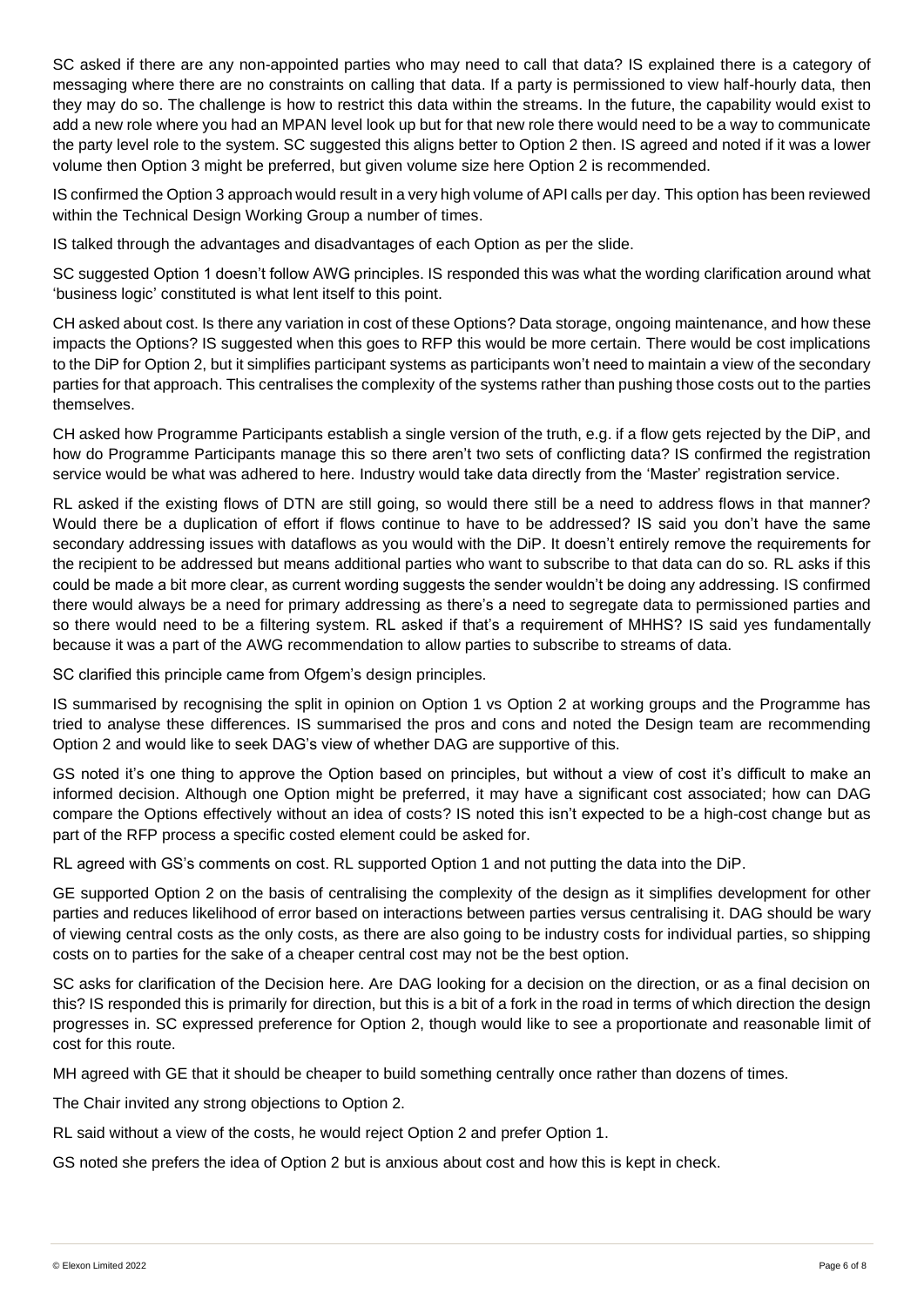IS doesn't believe this would be the bulk of the cost. It would be maintenance of existing flows that need to be built already and the change in complexity would be similar for any secondary interfacing requirements that would need to be implemented across participant systems.

ER noted that given the view on costs, the benefit of more reliable data is what makes Option 2 attractive rather than relying on inter-supplier communications. Having a centralised single view of the truth would make Option 2 the preferred Option. IS added if the principal concern is one of cost, there may be a way of getting rough order of magnitude (ROM) costs for these Options. This would need rough calculations also of costs to programme participants to make a fair comparison.

GE noted if parties are reliant on competitors and agents to send information, this can be quite messy as it is at the moment. A central view of the truth is really helpful in the industry, and someone not updating the permissions is a much lower risk than the amount of incorrectly sent files going between industry parties.

The Chair suggested a decision in principle to proceed with Option 2 subect to a rough order of magnitude calculation for each option.

GSi noted suppliers would like to see a cost comparison including O3 as it would still offer a single version of the truth and may be a lower cost option. IS disagreed as it would significantly increase the non-functional requirements of the system so would be very surprised if this was the cheaper option.

**DECISION DAG-DEC13: Proceed with Option 2) DiP Addressing – DiP maintains a view of parties appointed to an MPAN and routes messages to appointed secondary parties, subject to costs information for the different Options**

**ACTION DAG06-10: DAG members to provide cost implications of Option 1 relating to primary and secondary addressing requirements within the MHHS Target Operating Model (TOM)**

**ACTION DAG06-11: IS to produce rough order of magnitude (ROM) comparison for Options 1, 2 and 3 of the primary and secondary addressing requirements for consideration by DAG**

# **9. Level 4 Working Group Updates**

CS introduced the BPRWG Design Roadmap that underpins the plan. As discussed earlier, this is pushing out to June. Given the engagement to date, this is moving to a two-cycle review. Each of the design artefacts will have a 2-week review with BPRWG, before a 2-week internal review, when it will then go out for general review.

CH asked for clarification on the two methods of feedback; one is a word template and one is a spreadsheet template. CH ask how these are collated and are they treated the same way. CS confirmed this was correct, the mechanism for comparing the feedback is these are picked up and transferred to the live comments log and are treated in the same way.

SC asked if there was an intention to have any further discussion on comments received as part of the review if the comments are contradictory. CS confirmed this process identifies comments requiring further discussion and these are evaluated before making updates or releasing documents for review.

RL asked about timelines on design artefact documents coming to DAG for approval. IS said the expectation is this will be detailed in the Operational Choreography (OC) and there are other elements that will fall under non-functional processes. The substance of it will come under OC though. Key areas the Programme are reviewing currently include time constraints of the execution windows and the MDS.

SC asked where things like transition and qualification come in. IS responded this needs thinking about in terms of how the process will work during the transition window. Most likely a process whereby an MPAN is migrated during the MPAN registration process, but this will be communicated out when more information is available.

CS noted comments had been received for the current Tranche 1 documents and next steps are to action any minor changes and to identify any requiring further discussion. Plan is for these to go out for the second review period on 21st March.

GE felt it was useful to get the breakdown from various constituents just to see what the split is and where these points are coming from. CS noted there is work ongoing to improve this reporting.